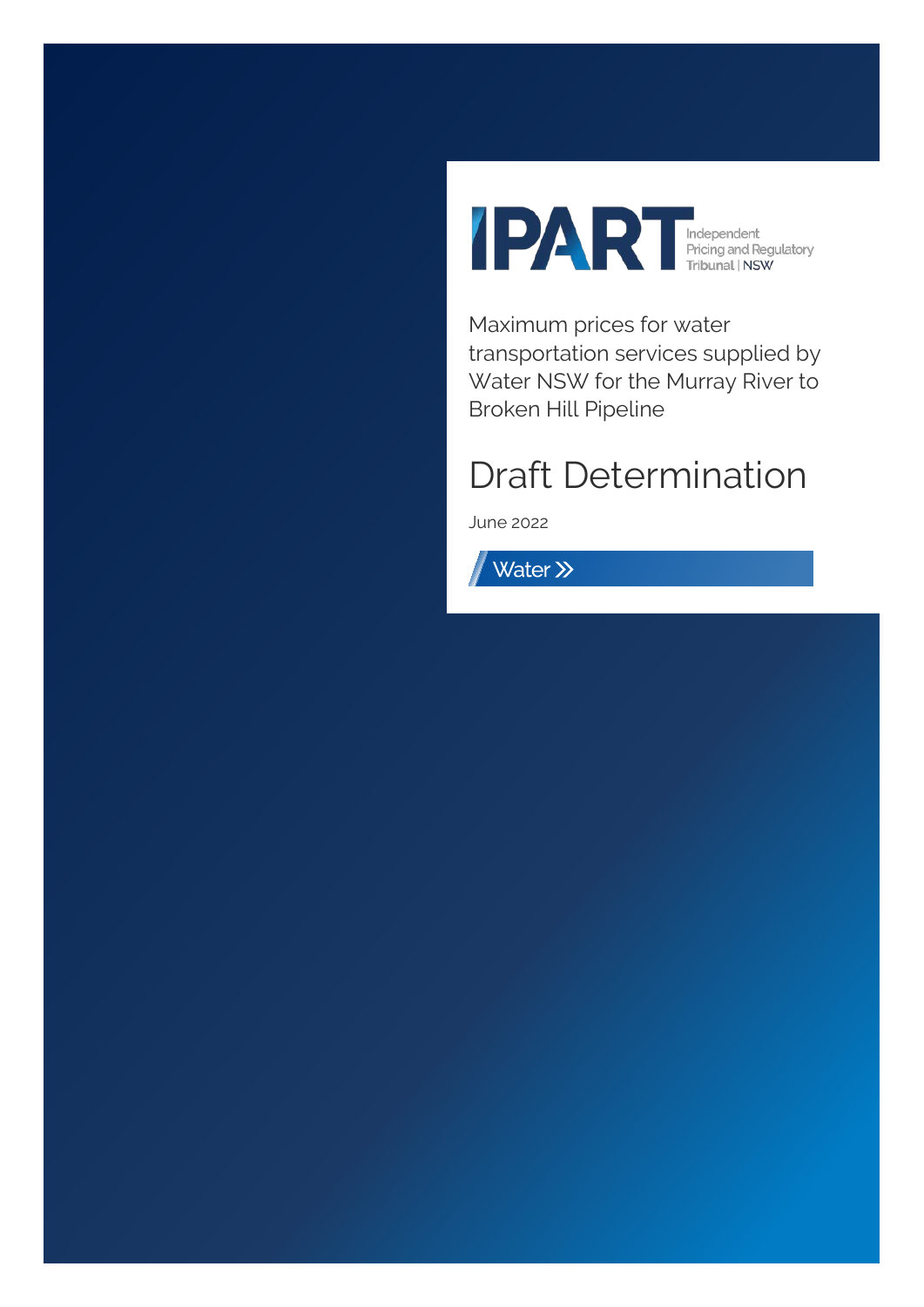#### **Tribunal Members**

The Tribunal members for this review are: Carmel Donnelly, Chair Deborah Cope Sandra Gamble

Enquiries regarding this document should be directed to a staff member: Matthew Mansell (02) 9113 7770

Further information on IPART can be obtained from [IPART's website.](https://www.ipart.nsw.gov.au/Home)

#### **Acknowledgment of Country**

IPART acknowledges the Traditional Custodians of the lands where we work and live. We pay respect to Elders, past, present and emerging.

We recognise the unique cultural and spiritual relationship and celebrate the contributions of First Nations peoples.

© Independent Pricing and Regulatory Tribunal (2022).

With the exception of any:

- a. coat of arms, logo, trade mark or other branding;
- b. photographs, icons or other images;
- c. third party intellectual property; and
- d. personal information such as photos of people,

this publication is licensed under the Creative Commons Attribution-NonCommercial-NoDerivs 3.0 Australia Licence.



The licence terms are available at th[e Creative Commons](https://creativecommons.org/licenses/by-nc-nd/3.0/au/legalcode) website

IPART requires that it be attributed as creator of the licensed material in the following manner: © Independent Pricing and Regulatory Tribunal (2022).

The use of any material from this publication in a way not permitted by the above licence or otherwise allowed under the Copyright Act 1968 (Cth) may be an infringement of copyright. Where you wish to use the material in a way that is not permitted, you must lodge a request for further authorisation with IPART.

#### **Disclaimer**

This document is published for the purpose of IPART fulfilling its statutory or delegated functions as set out in this document. Use of the information in this document for any other purpose is at the user's own risk, and is not endorsed by IPART.

Nothing in this document should be taken to indicate IPART's or the NSW Government's commitment to a particular course of action.

**ISBN** 978-1-76049-550-3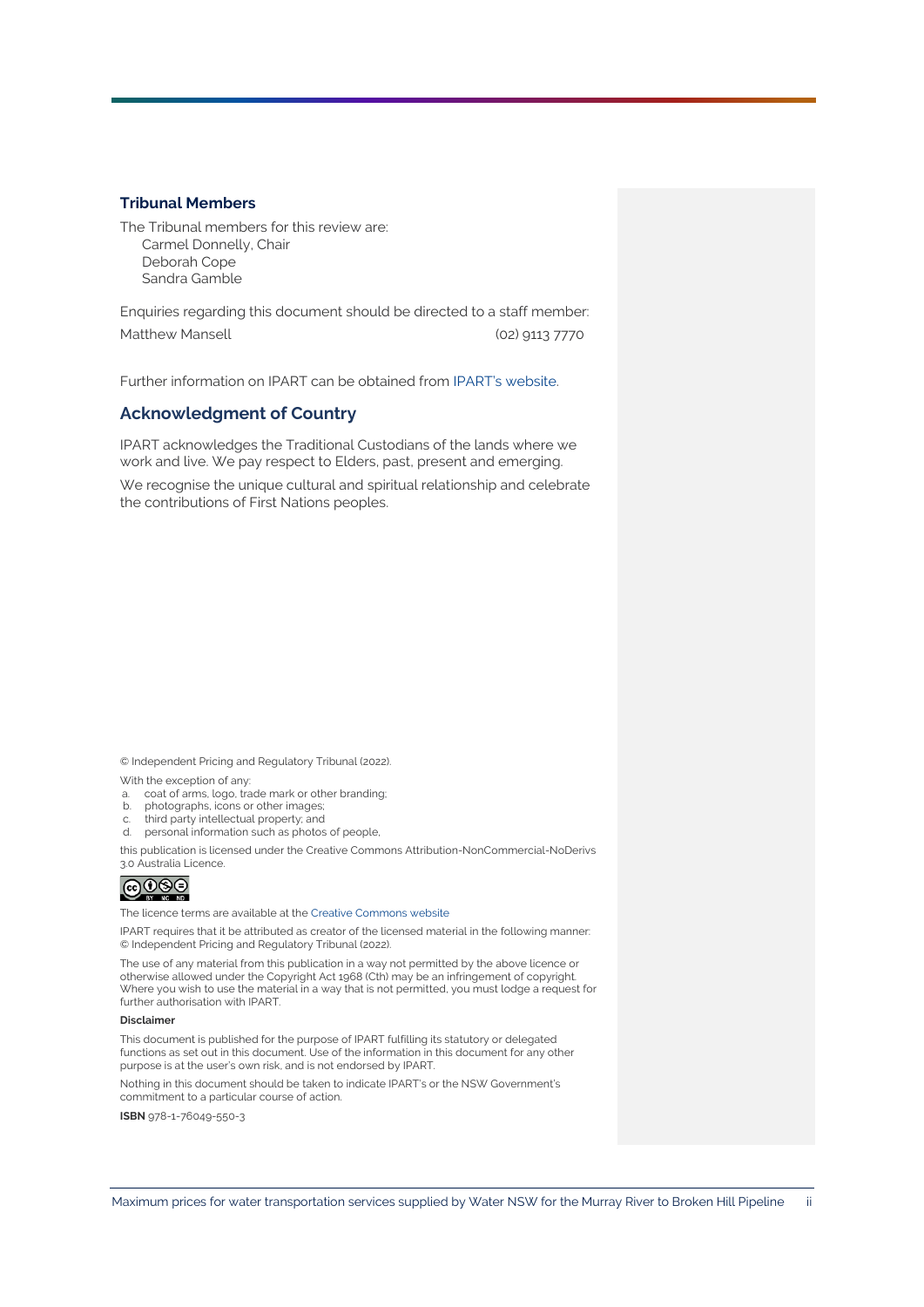# **Contents**

| <b>Preliminary</b><br>Part 1                          |   |  |  |
|-------------------------------------------------------|---|--|--|
| 1 Application of this determination                   | 1 |  |  |
| Commencement and term of this determination<br>2      | 1 |  |  |
| Replacement of the 2019 Determination<br>3            | 1 |  |  |
| Maximum prices<br>$\overline{4}$                      |   |  |  |
| 5 Legislative background                              | 2 |  |  |
| <b>Part 2 Maximum Price for Essential Energy</b>      |   |  |  |
| 6 Application of this part                            | 3 |  |  |
| 7 Maximum price                                       | 3 |  |  |
| Part 3 Maximum Price for Non-EE Customers             |   |  |  |
| 8 Application of this part                            | 5 |  |  |
| 9 Maximum price                                       |   |  |  |
| Part 4 Statement of reasons for setting methodologies |   |  |  |
| 10 Legislative framework                              | 7 |  |  |
| 11 Statement of reasons                               |   |  |  |
| Part 5 Definitions and interpretation                 |   |  |  |
| 8<br>12 Interpretation                                |   |  |  |
| 13 Definitions<br>9                                   |   |  |  |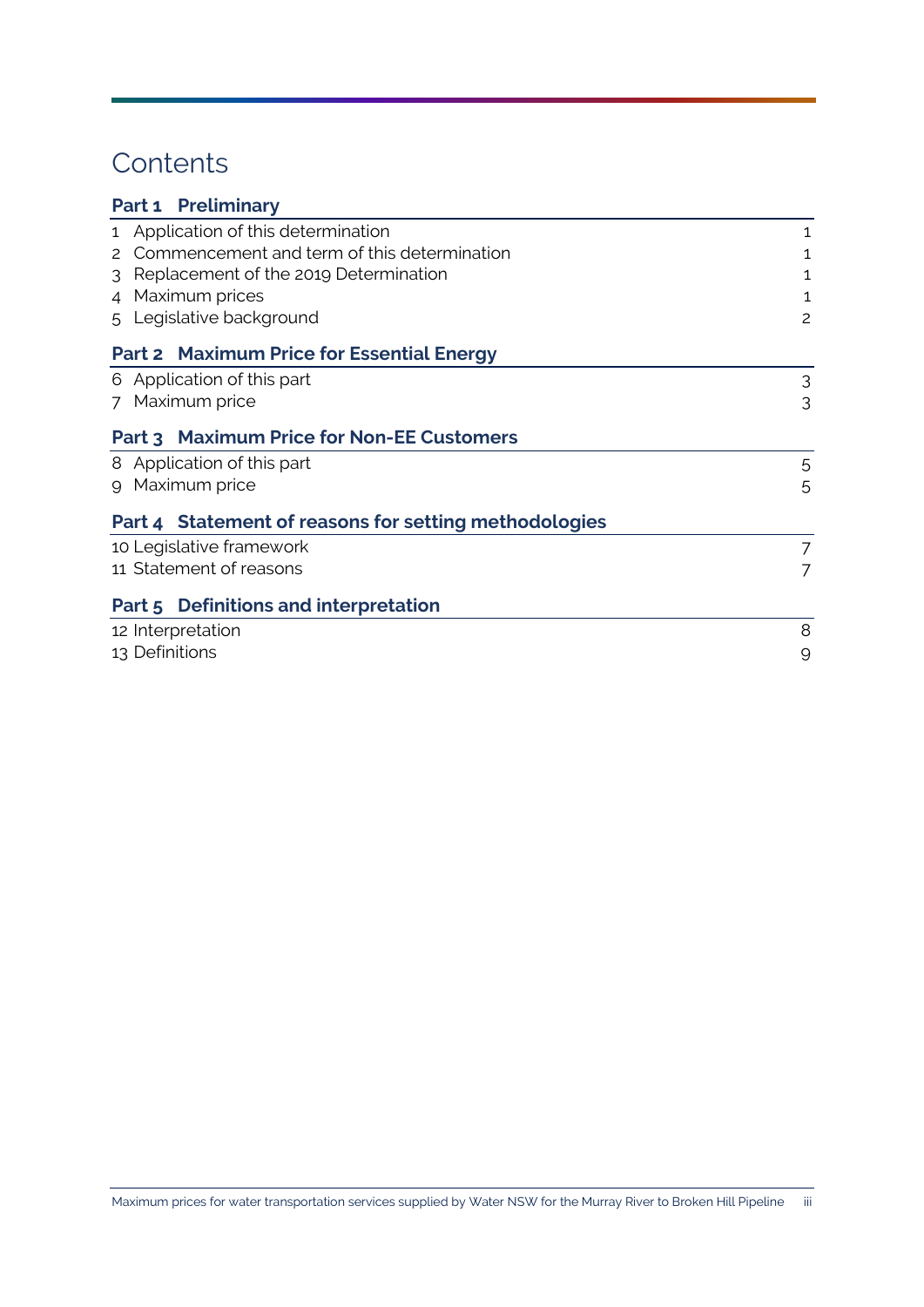# <span id="page-3-0"></span>Part 1 Preliminary

## <span id="page-3-1"></span>1 Application of this determination

### 1.1 This determination applies to the [Pipeline Service](#page-13-0)

Under sections 11 and 13A of the [IPART Act,](#page-12-0) this determination fixes the maximum prices that [Water NSW](#page-14-0) may charge [Essential Energy](#page-12-1) for the [Pipeline Service,](#page-13-0) and sets a methodology for fixing the maximum prices that [Water NSW](#page-14-0) may charge [Non-EE](#page-13-1) [Customers](#page-13-1) for the [Pipeline Service.](#page-13-0) 

#### 1.2 Exclusions from this determination

- (1) This determination does not apply to a [Pipeline Service](#page-13-0) provided pursuant to a [Negotiated Services Agreement](#page-13-2)
- (2) The [Suspension Services](#page-14-1) are not part of the [Pipeline Service](#page-13-0) for the purposes of this determination.

[Note: IPART has deferred the determination of maximum prices for th[e Suspension Services.\]](#page-14-1)

## <span id="page-3-5"></span><span id="page-3-2"></span>2 Commencement and term of this determination

- (1) This determination commences on the later of:
	- (a) 1 January 2023; and
	- (b) the date that it is published in the NSW Government Gazette,

#### (**[Commencement Date](#page-12-2)**).

- (2) The maximum prices under this determination apply from the [Commencement Date](#page-12-2) to 30 June 2026.
- (3) The maximum prices under this determination prevailing at 30 June 2026 continue to apply beyond 30 June 2026, until this determination is revoked or replaced.

[Note: For the avoidance of doubt, the effect of clause 2 is that this determination will apply in respect of Pipeline Services supplied on or after the Commencement Date, and the 2019 Determination will apply in respect of Pipeline Services supplied prior to the Commencement Date and within the term of the 2019 Determination.]

## <span id="page-3-3"></span>3 Replacement of the [2019 Determination](#page-12-3)

This determination replaces the [2019 Determination.](#page-12-3)

### <span id="page-3-4"></span>4 Maximum prices

- (1) The maximum price that [Water NSW](#page-14-0) may charge for supplying the [Pipeline Service](#page-13-0) to:
	- (a) [Essential Energy](#page-12-1) is set out in [Part 2.](#page-5-0)
	- (b) Non-EE [Customers](#page-13-1) is set out in [Part 3.](#page-7-0)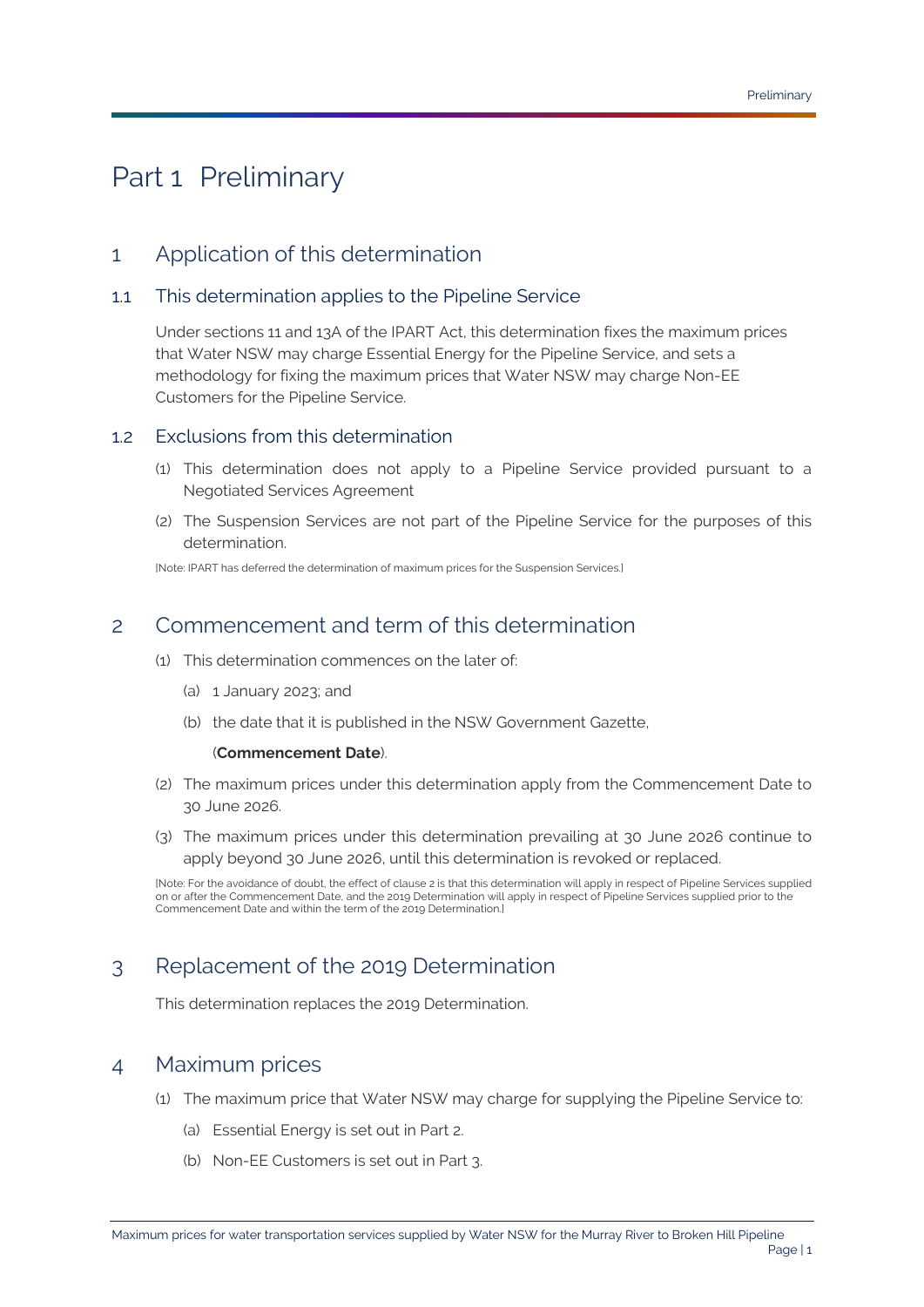## <span id="page-4-0"></span>5 Legislative background

### 5.1 [IPART](#page-12-4) may determine maximum prices for government monopoly services supplied by specified government agencies

Section 11(1)(a) of the [IPART Act](#page-12-0) provides [IPART](#page-12-4) with a standing reference for the determination of prices for government monopoly services supplied by a government agency specified in Schedule 1 to the [IPART Act.](#page-12-0) Section 13A of the [IPART Act](#page-12-0) provides that in making a pricing determination for a government monopoly service, [IPART](#page-12-4) may either fix a maximum price or set a methodology for fixing a maximum price.

### 5.2 The [Pipeline Service](#page-13-0) is a government monopoly service

Th[e Pipeline Service](#page-13-0) is a government monopoly service because it falls within the scope of the [Order.](#page-13-3)

[Note: On 1 January 2015, the State Water Corporation was continued in existence as a corporation constituted by the Water NSW Act but with the new name of Water NSW. References to the former State Water Corporation in the Order are to be read as references to Water NSW, in accordance with clause 24 of Schedule 2 of the Water NSW Act.]

### 5.3 [Water NSW](#page-14-0) is specified in Schedule 1 to the [IPART Act](#page-12-0)

[IPART](#page-12-4) has a standing reference to set maximum prices for [Water NSW](#page-14-0) because Schedule 1 to the [IPART Act](#page-12-0) specifies [Water NSW.](#page-14-0)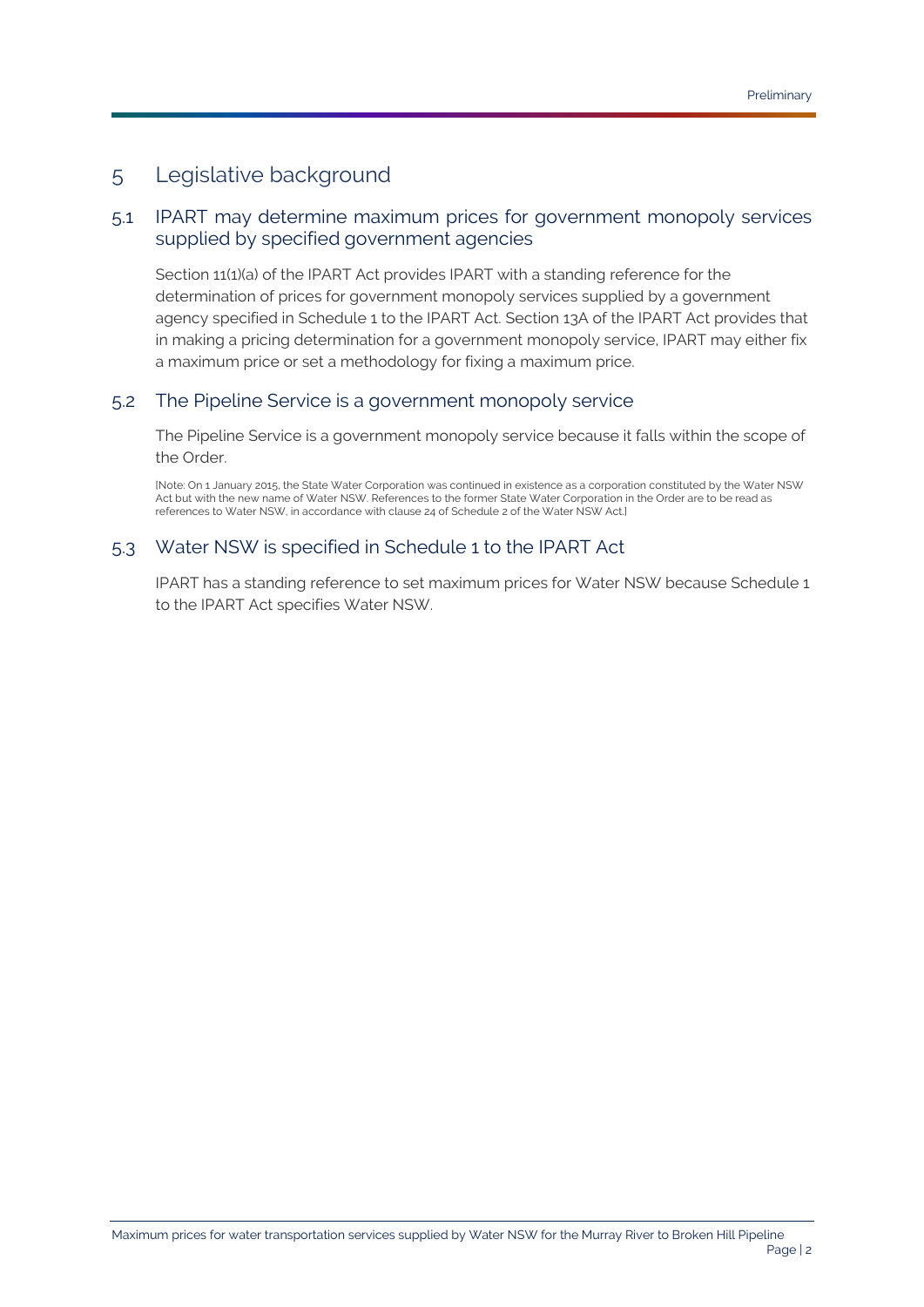# <span id="page-5-0"></span>Part 2 Maximum Price for [Essential Energy](#page-12-1)

## <span id="page-5-1"></span>6 Application of this part

This part sets out the maximum price that [Water NSW](#page-14-0) may levy for supplying the [Pipeline](#page-13-0)  [Service](#page-13-0) to [Essential Energy.](#page-12-1)

### <span id="page-5-2"></span>7 Maximum price

The maximum price that [Water NSW](#page-14-0) may levy for supplying the [Pipeline Service](#page-13-0) to [Essential Energy](#page-12-1) is the amount calculated using the formula in [Box 1.](#page-5-3)

### <span id="page-5-3"></span>Box 1 Maximum price for [Essential Energy](#page-12-1)

$$
MP_{EE} = AC_{EE} + (UR_{EE} \times U_{EE})
$$

Where:

 $M P_{EE}$  means the maximum price that [Water NSW](#page-14-0) may levy for supplying the Pipeline [Service](#page-13-0) to [Essential Energy](#page-12-1) for the applicable [Period;](#page-13-4)

 $AC_{EE}$  means the access charge specified in Table 1 for the applicable [Period;](#page-13-4)

UREE means the usage rate specified in Table 2 for the applicable [Period;](#page-13-4) and

 $U_{EE}$  means the number of kilolitres of water measured by the [Meter](#page-12-5) for the applicable [Period.](#page-13-4)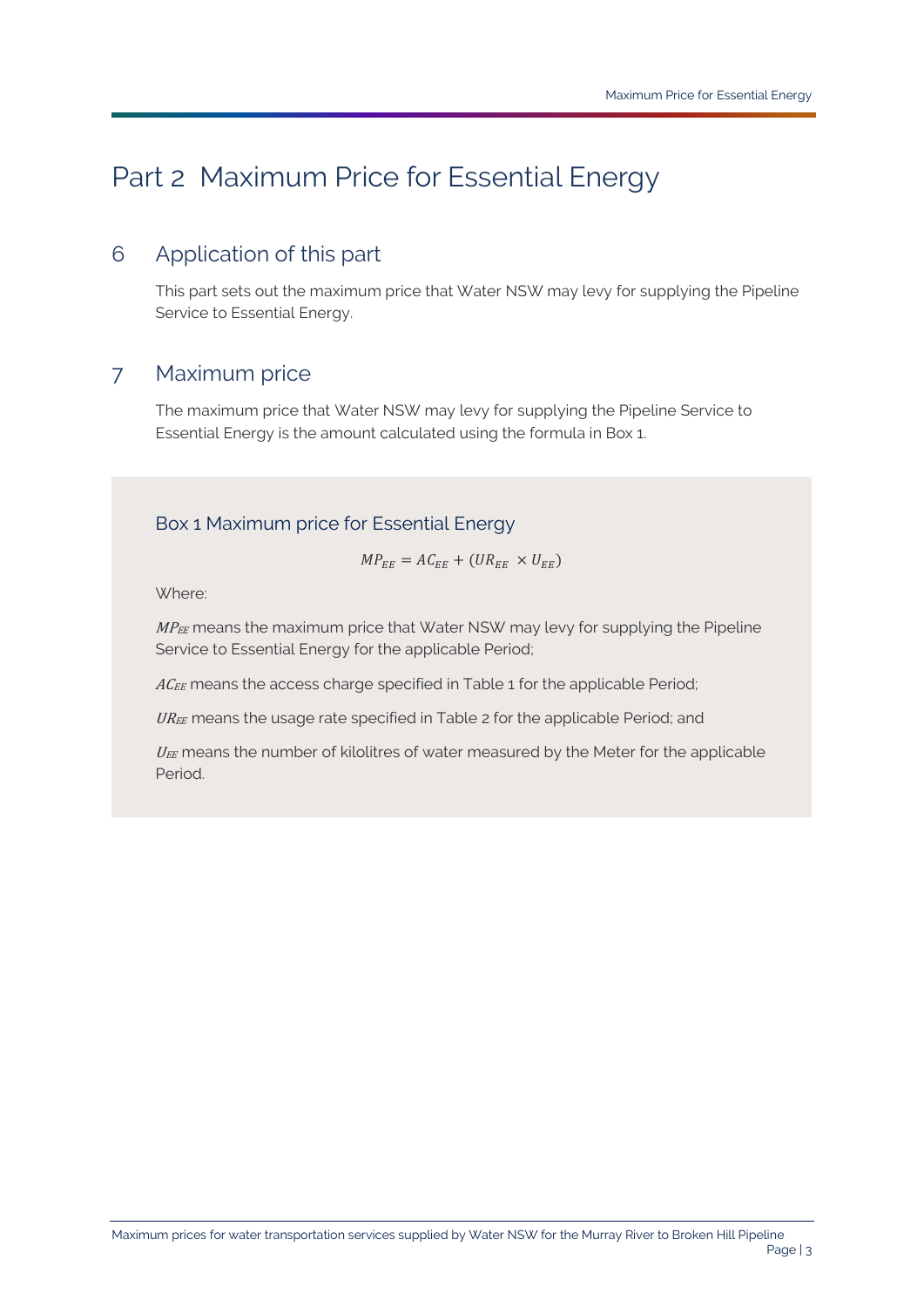# Tables 1-2

## Table 1 Access charge

| 1 July 2022     | 1 July 2023                         | 1 July 2024                  | 1 July 2025     |
|-----------------|-------------------------------------|------------------------------|-----------------|
| to 30 June 2023 | to 30 June 2024                     | to 30 June 2025              | to 30 June 2026 |
| (S / day)       | (S / day)                           | (S / day)                    | $(\frac{1}{2})$ |
| 55.674.72       | 55,674.72 $\times$ CPI <sub>1</sub> | 55.674.72 x CPI <sub>2</sub> |                 |

### Table 2 Usage rate

| 1 July 2025        | 1 July 2024                    | 1 July 2023                    | 1 July 2022     |
|--------------------|--------------------------------|--------------------------------|-----------------|
| to 30 June 2026    | to 30 June 2025                | to 30 June 2024                | to 30 June 2023 |
| (S/KL)             | (S/KL)                         | (S/KL)                         | (S/KL)          |
| $0.22 \times CPI3$ | $0.22 \times$ CPI <sub>2</sub> | $0.22 \times$ CPI <sub>1</sub> | 7.22            |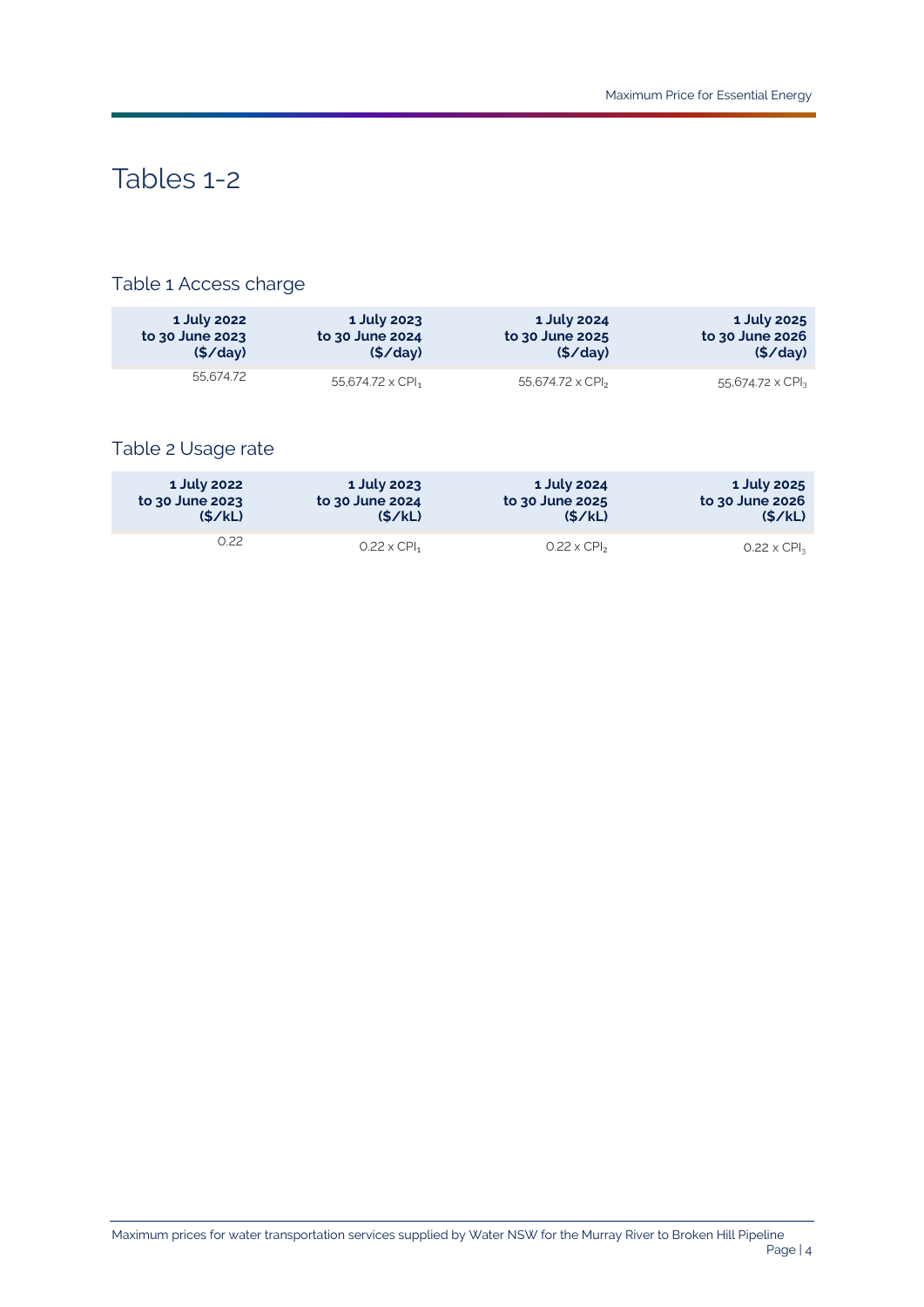# <span id="page-7-0"></span>Part 3 Maximum Price for Non-EE [Customers](#page-13-1)

## <span id="page-7-1"></span>8 Application of this part

This part sets out the maximum price that [Water NSW](#page-14-0) may levy for supplying the [Pipeline](#page-13-0)  [Service](#page-13-0) to Non-EE [Customers](#page-13-1).

### <span id="page-7-2"></span>9 Maximum price

The maximum price that [Water NSW](#page-14-0) may levy for supplying the [Pipeline Service](#page-13-0) to a [Non-](#page-13-1)EE [Customer](#page-13-1) is the amount calculated using the formula in Box 2.

### Box 2 Maximum prices for Non-EE [Customers](#page-13-1)

 $MP_{NEF} = (AC_{NEF} \times O_{NEF}) + (UR_{NEF} \times U_{NEF})$ 

Where:

 $MP_{NEE}$  means the maximum price that [Water NSW](#page-14-0) may levy for supplying the Pipeline [Service](#page-13-0) to Non-EE [Customers](#page-13-1) for the applicable [Period;](#page-13-4)

 $AC_{NEE}$  means the access charge specified in Table 3 for the applicable [Period;](#page-13-4)

 $O<sub>NEE</sub>$  means the Non-EE [Customer's](#page-13-1) Number of Offtakes;

URNEE means the usage rate specified in Table 4 for the applicable [Period;](#page-13-4) and

 $U_{NEE}$  means the number of kilolitres of water supplied to the Non-EE [Customer](#page-13-1) for the applicable [Period.](#page-13-4)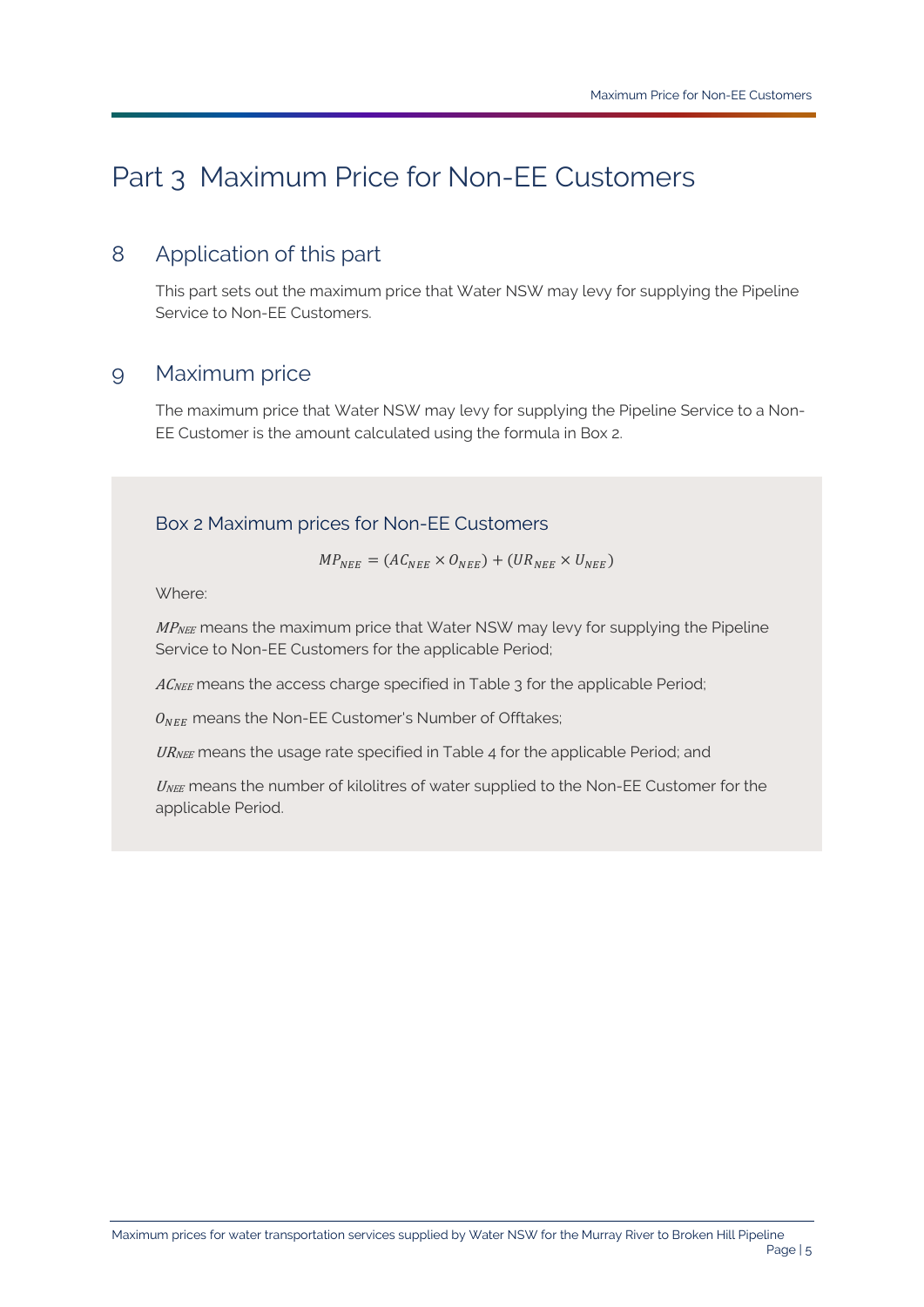# Tables 3-4

## Table 3 Access charge

| 1 July 2025         | 1 July 2024                     | 1 July 2023                     | 1 July 2022     |
|---------------------|---------------------------------|---------------------------------|-----------------|
| to 30 June 2026     | to 30 June 2025                 | to 30 June 2024                 | to 30 June 2023 |
| (S / day)           | (S / day)                       | (S / day)                       | (S / day)       |
| $18.20 \times CPI3$ | $18.20 \times$ CPI <sub>2</sub> | $18.20 \times$ CPI <sub>1</sub> | 18.20           |

## Table 4 Usage rate

| 1 July 2022     | 1 July 2023                    | 1 July 2024                    | 1 July 2025                |
|-----------------|--------------------------------|--------------------------------|----------------------------|
| to 30 June 2023 | to 30 June 2024                | to 30 June 2025                | to 30 June 2026            |
| (S/KL)          | (S/KL)                         | (S/KL)                         | (S/KL)                     |
| 0.22            | $0.22 \times$ CPI <sub>1</sub> | $0.22 \times$ CPI <sub>2</sub> | $0.22 \times \text{CPI}_3$ |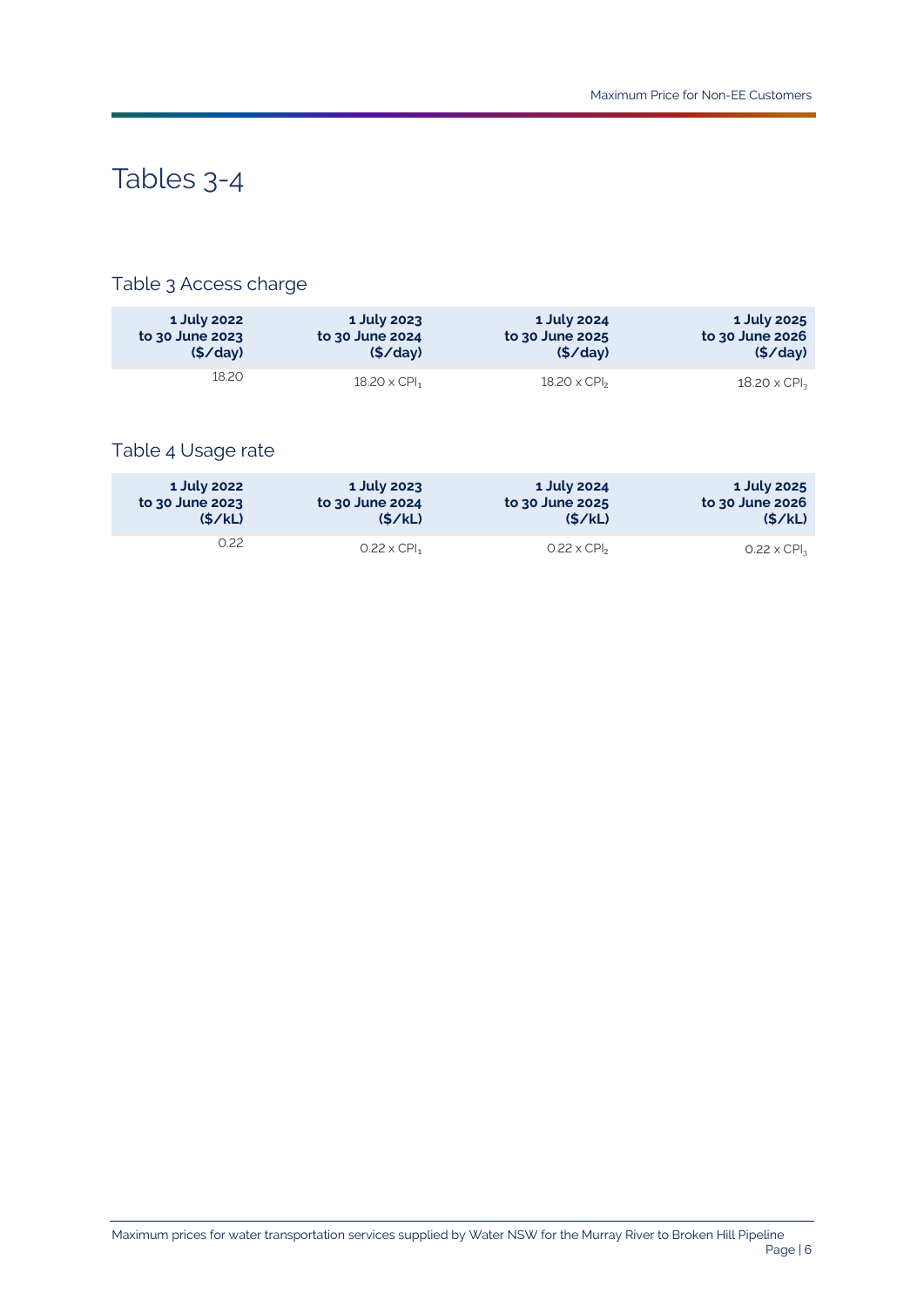# <span id="page-9-0"></span>Part 4 Statement of reasons for setting methodologies

## <span id="page-9-1"></span>10 Legislative framework

Under section 13A(2) of the [IPART Act,](#page-12-0) [IPART](#page-12-4) may not choose to make a determination that involves setting the methodology for fixing a maximum price, unless [IPART](#page-12-4) is of the opinion that it is impractical to make a determination directly fixing the maximum price. I[f IPART](#page-12-4) makes a determination that involves setting the methodology for fixing a maximum price then it must include in its determination a statement of reasons as to why it chose to set a methodology (see section 13A(3) of the [IPART Act\)](#page-12-0).

## <span id="page-9-2"></span>11 Statement of reasons

[IPART](#page-12-4) has set a methodology for fixing the maximum price for supplying the [Pipeline](#page-13-0)  [Service](#page-13-0) to Non-EE [Customer.](#page-13-1) This is because the cost of providing the [Pipeline Service](#page-13-0) to Non-EE [Customers](#page-13-1) depends on the Non-EE [Customer's](#page-13-1) [Number of Offtakes.](#page-13-5) It is impractical to make a determination directly fixing a maximum price for supplying the [Pipeline Service](#page-13-0) to Non-EE [Customers](#page-13-1) because the costs of providing the [Pipeline Service](#page-13-0) through an [Offtake](#page-13-6) varies depending on the [Number of Offtakes](#page-13-5) a customer has.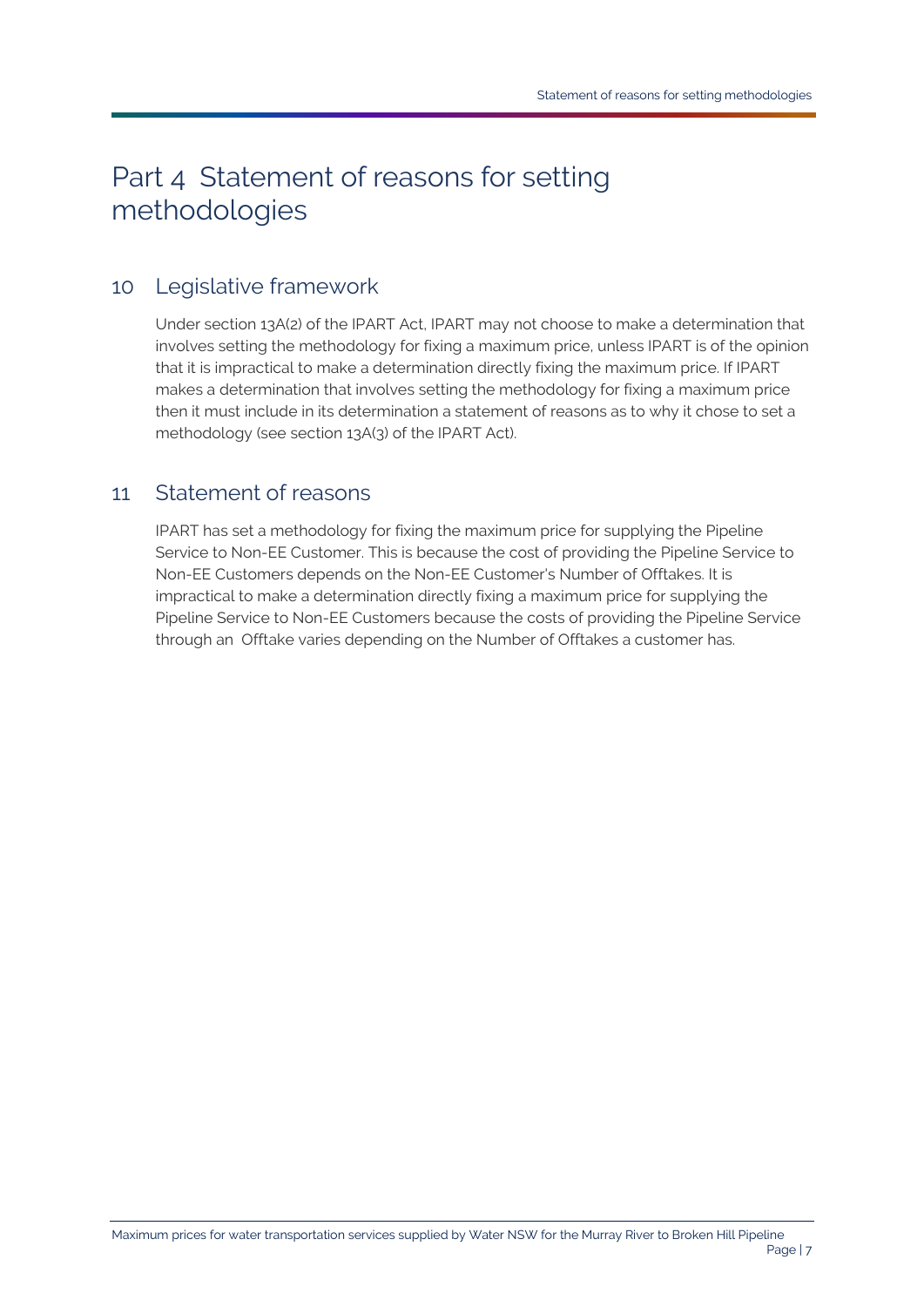# <span id="page-10-0"></span>Part 5 Definitions and interpretation

## <span id="page-10-1"></span>12 Interpretation

### 12.1 General provisions

In this determination:

- (1) headings are for convenience only and do not affect the interpretation of this determination;
- (2) a reference to a part, clause, table or box is a reference to a part of, clause of, table in or box in, this determination unless otherwise indicated;
- (3) a construction that would promote a purpose or object expressly or impliedly underlying the [IPART Act](#page-12-0) is to be preferred to a construction that would not promote that purpose or object;
- (4) words importing the singular include the plural and vice versa;
- (5) a reference to a law or statute includes regulations, rules, codes and other instruments (including licences) under it and consolidations, amendments, re-enactments or replacements of them or of the law or statute itself;
- (6) where a word is defined, other grammatical forms of that word have a corresponding meaning;
- (7) a reference to a day is to a calendar day;
- (8) a reference to a financial year is a reference to a period of 12 months beginning on 1 July and ending on the following 30 June;
- (9) a reference to a person includes a reference to the person's executors, administrators, successors, substitutes (including, but not limited to, persons taking by novation), replacements and assigns; and
- (10) a reference to a body, whether statutory or not, which ceases to exist; or whose powers or functions are transferred to another body, is a reference to the body which replaces it or which substantially succeeds to its powers or functions.

### 12.2 Explanatory notes and amendment notices

- (1) Explanatory notes do not form part of this determination, but in the case of uncertainty may be relied on for interpretation purposes.
- (2) Under section 32 of the IPART Act, IPART may amend this determination to correct a minor, obvious, clerical or administrative error by publishing a notice in the NSW Government Gazette.

### 12.3 Maximum prices exclusive of GST

(1) Maximum prices specified in this determination do not includ[e GST.](#page-12-6)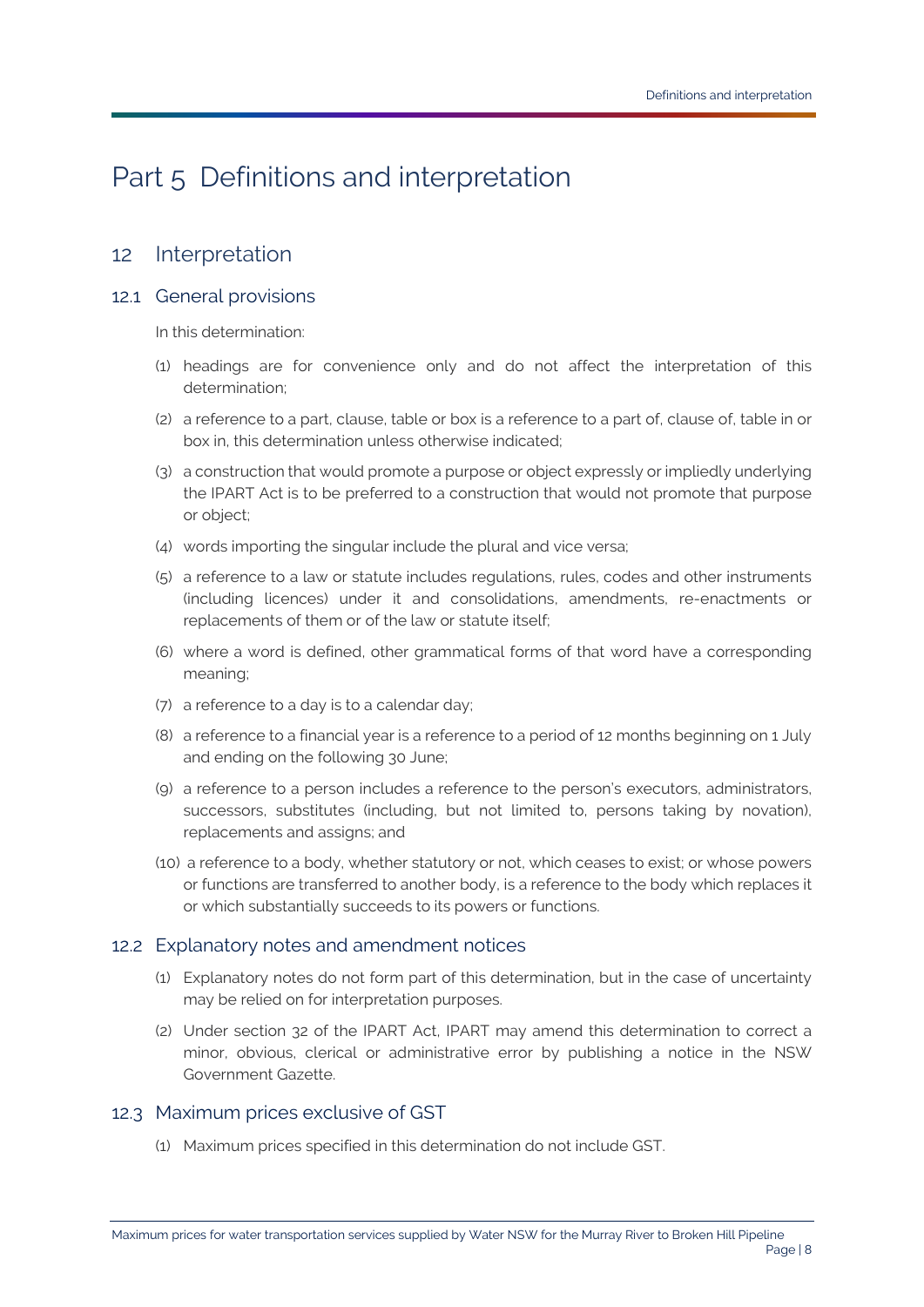(2) For the avoidance of doubt, where [GST](#page-12-6) is lawfully applied to maximum prices under this determination, the resulting [GST](#page-12-6) inclusive price is consistent with this determination.

#### <span id="page-11-1"></span>12.4 Rounding Rule

- (1) Any maximum price calculated in accordance with this determination is to be rounded to the nearest whole cent.
- (2) For the purposes of rounding a maximum price under clause [12.4\(1\),](#page-11-1) any amount that is a multiple of 0.5 cents (but not a multiple of 1 cent), is to be rounded up to the nearest whole cent.
- <span id="page-11-3"></span>(3) The CPI multipliers calculated under clause [13.1](#page-11-2) are to be rounded to three decimal places before adjusting a maximum price for inflation.
- (4) For the purposes of rounding the CPI multipliers under clause [12.4\(3\),](#page-11-3) any amount that is a multiple of 0.0005 (but not a multiple of 0.001) is to be rounded up to three decimal places.

#### 12.5 Billing and Meter reading

For the avoidance of doubt, nothing in this determination affects:

- (1) when [Water NSW](#page-14-0) may issue a bill to [Essential Energy](#page-12-1) or a Non-EE [Customer](#page-13-1) for prices or charges under this determination; or
- (2) when [Water NSW](#page-14-0) must read a [Meter.](#page-12-5)

## <span id="page-11-0"></span>13 Definitions

#### <span id="page-11-2"></span>13.1 Consumer Price Index

- (1) CPI means the consumer price index All Groups index number for the weighted average of eight capital cities, published by the Australian Bureau of Statistics, or if the Australian Bureau of Statistics does not or ceases to publish the index, then CPI will mean an index determined by [IPART.](#page-12-4)
- (2) The maximum prices in this determination are to be adjusted for inflation by multiplying the specified price by the specified CPI multiplier:
	- $(a)$  CPI<sub>1</sub>;
	- (b) CPI2; or
	- $(C)$   $CPI<sub>3</sub>$
- (3) The CPI multipliers are calculated using the applicable formula in Box 3.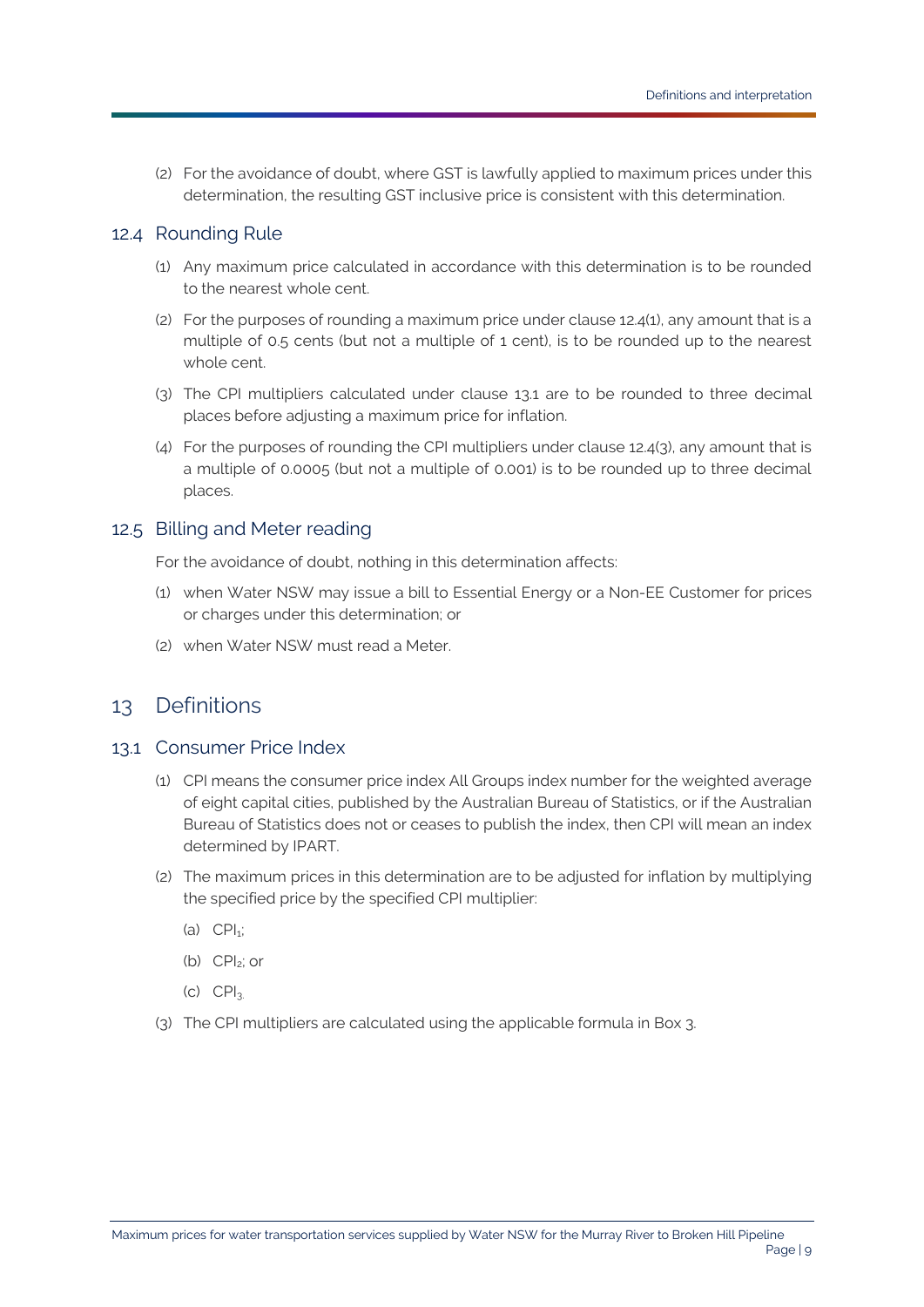Box 3 Calculation of CPI multipliers

 $I_1 = \frac{CPI_{March2023}}{CPI_{March2022}}$  $I_2 = \frac{CPI_{March2024}}{CPI_{March2022}}$  $I_3 = \frac{CPI_{March2025}}{CPI_{March2022}}$ 

Where:

CPI<sub>March2022</sub> means CPI for the March quarter of 2022; CPI<sub>March2023</sub> means CPI for the March quarter of 2023; CPI<sub>March2024</sub> means CPI for the March quarter of 2024; and CPI<sub>March2025</sub> means CPI for the March quarter of 2025.

### 13.2 General definitions

In this determination:

<span id="page-12-3"></span>**2019 Determination** means [IPART's](#page-12-4) determination dated 2019 and titled 'Water NSW prices for water transportation services provided by the Murray River to Broken Hill Pipeline from 1 July 2019', published in New South Wales, Gazette, No 67, 28 June 2019, 2387.

<span id="page-12-2"></span>**Commencement Date** means the commencement date defined in clause [2\(1\).](#page-3-5)

**CPI** means the Consumer Price Index calculated in accordance with clause [13.1.](#page-11-2)

<span id="page-12-1"></span>**Essential Energy** means the corporation established under section 7 of the *Energy Services Corporations Act 1995* (NSW) and listed in Part 2 of Schedule 1 of that Act as 'Essential Energy'.

<span id="page-12-6"></span>**GST** means the Goods and Services Tax as defined in *A New Tax System (Goods and Services Tax) Act 1999* (Cth).

<span id="page-12-4"></span>**IPART** means the Independent Pricing and Regulatory Tribunal established under the [IPART Act.](#page-12-0)

<span id="page-12-0"></span>**IPART Act** means the *Independent Pricing and Regulatory Tribunal Act 1992* (NSW).

<span id="page-12-5"></span>**Meter** means the meter located at or about the Broken Hill delivery point outsid[e Water](#page-14-0)  [NSW's](#page-14-0) bulk water storage facility.

<span id="page-12-7"></span>**Multiple-Customer Offtake** means an [Offtake](#page-13-6) to which more than one customer has access.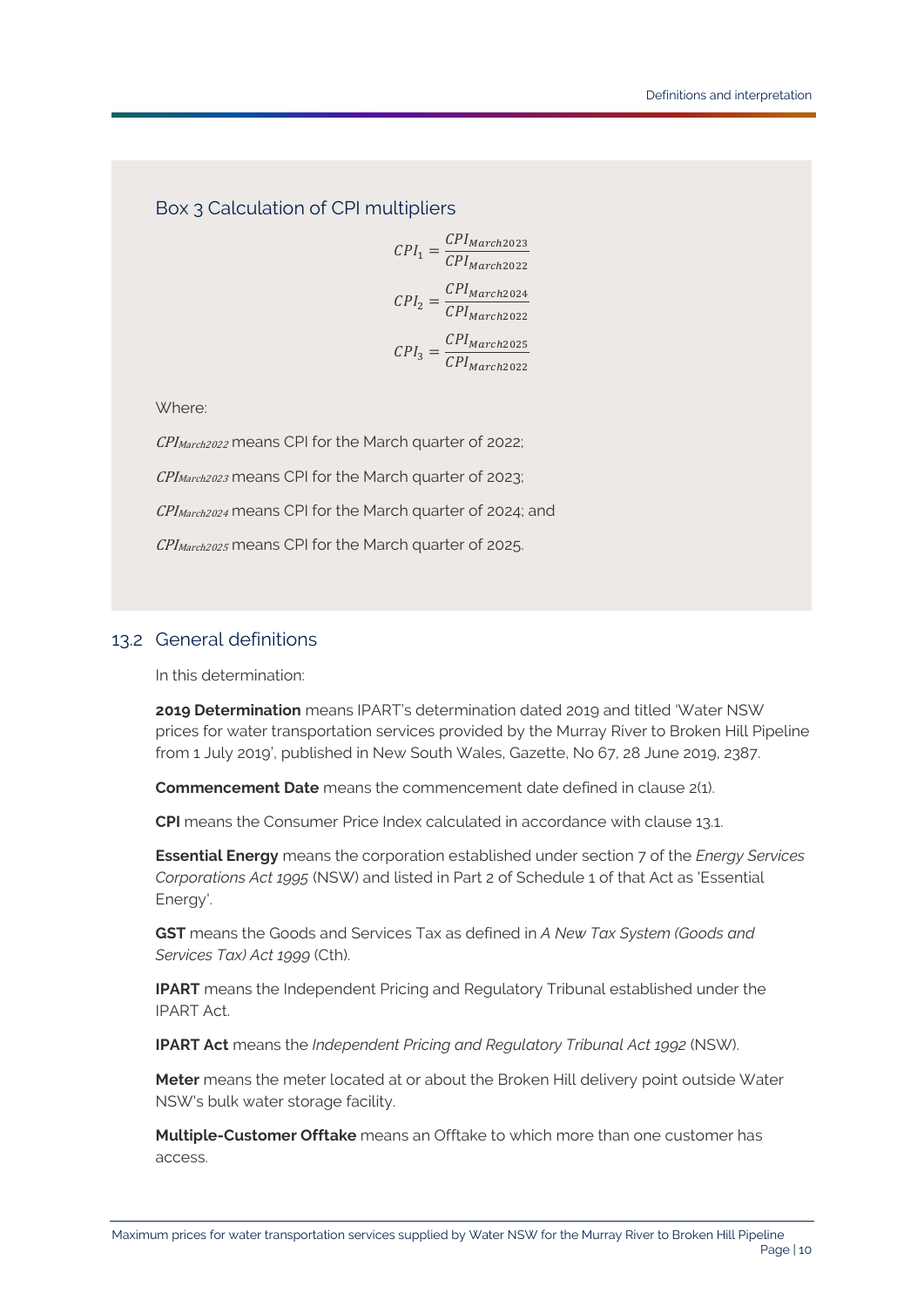<span id="page-13-7"></span>**Multiple-Customer Offtake Value** means, in respect of a [Multiple-Customer Offtake,](#page-12-7) one divided by the number of customers who have access to that [Multiple-Customer Offtake.](#page-12-7)

[Note: For example, for [a Multiple-Customer Offtake](#page-12-7) to which two customers have access, th[e Multiple-Customer Offtake Value](#page-13-7) would be  $\frac{1}{2}$ ] 2

<span id="page-13-2"></span>**Negotiated Services Agreement** means a written agreement betwee[n Water NSW](#page-14-0) and a Non-EE [Customer,](#page-13-1) a copy of which is provided to [IPART](#page-12-4) by [Water NSW:](#page-14-0)

- (a) under which [Water NSW](#page-14-0) agrees to supply the [Pipeline Service](#page-13-0) to the Non-EE [Customer](#page-13-1) at prices that are not the maximum prices set out in Part 3 of this determination for the [Pipeline Service;](#page-13-0) and
- (b) which is entered into after 1 July 2019.

<span id="page-13-1"></span>**Non-EE Customer** means a customer other tha[n Essential Energy.](#page-12-1) 

<span id="page-13-5"></span>**Number of Offtakes** means, in respect of a Non-EE [Customer,](#page-13-1) the sum of:

- (a) the total number of [Single-Customer Offtakes](#page-13-8) to which the Non-EE [Customer](#page-13-1) has access; and
- (b) the sum of all the [Multiple-Customer Offtake Values](#page-13-7) for each [Multiple-Customer Offtake](#page-12-7) to which the Non-EE [Customer](#page-13-1) has access.

<span id="page-13-6"></span>**Offtake** means an outlet from the [Pipeline](#page-13-9) through which one or more Non-EE [Customers](#page-13-1) may be supplied water from the [Pipeline.](#page-13-9) 

<span id="page-13-3"></span>**Order** means the *Independent Pricing and Regulatory Tribunal (Water Services) Order 2004* published in New South Wales, *Gazette,* No 144, 10 September 2004, 7520.

<span id="page-13-4"></span>**Period** means, as the case may be:

- (a) 1 July 2022 to 30 June 2023;
- (b) 1 July 2023 to 30 June 2024;
- (c) 1 July 2024 to 30 June 2025; or
- (d) 1 July 2025 to 30 June 2026.

<span id="page-13-9"></span>**Pipeline** means the pipeline that:

- (a) transports water from the Murray River at Wentworth to [Water NSW's](#page-14-0) bulk water storage facility near Broken Hill; and
- (b) is operated by, or on behalf of, [Water NSW.](#page-14-0)

<span id="page-13-0"></span>**Pipeline Service** means the services involved in the supplying of water by means of, or in connection with, the [Pipeline](#page-13-9) to [Essential Energy](#page-12-1) and Non-EE [Customers](#page-13-1).

<span id="page-13-11"></span>**Restart Service** means the services involved in recommencing the [Pipeline Service](#page-13-0) after a [Shutdown Service](#page-13-10) at [Essential Energy's](#page-12-1) written request.

<span id="page-13-10"></span>**Shutdown Service** means the services involved in suspending the [Pipeline Service](#page-13-0) at [Essential Energy's](#page-12-1) written request.

<span id="page-13-8"></span>**Single-Customer Offtake** means an [Offtake](#page-13-6) to which only one customer has access.

<span id="page-13-12"></span>**Standby Service** means the services involved in making the [Pipeline](#page-13-9) available for the [Restart Service.](#page-13-11)